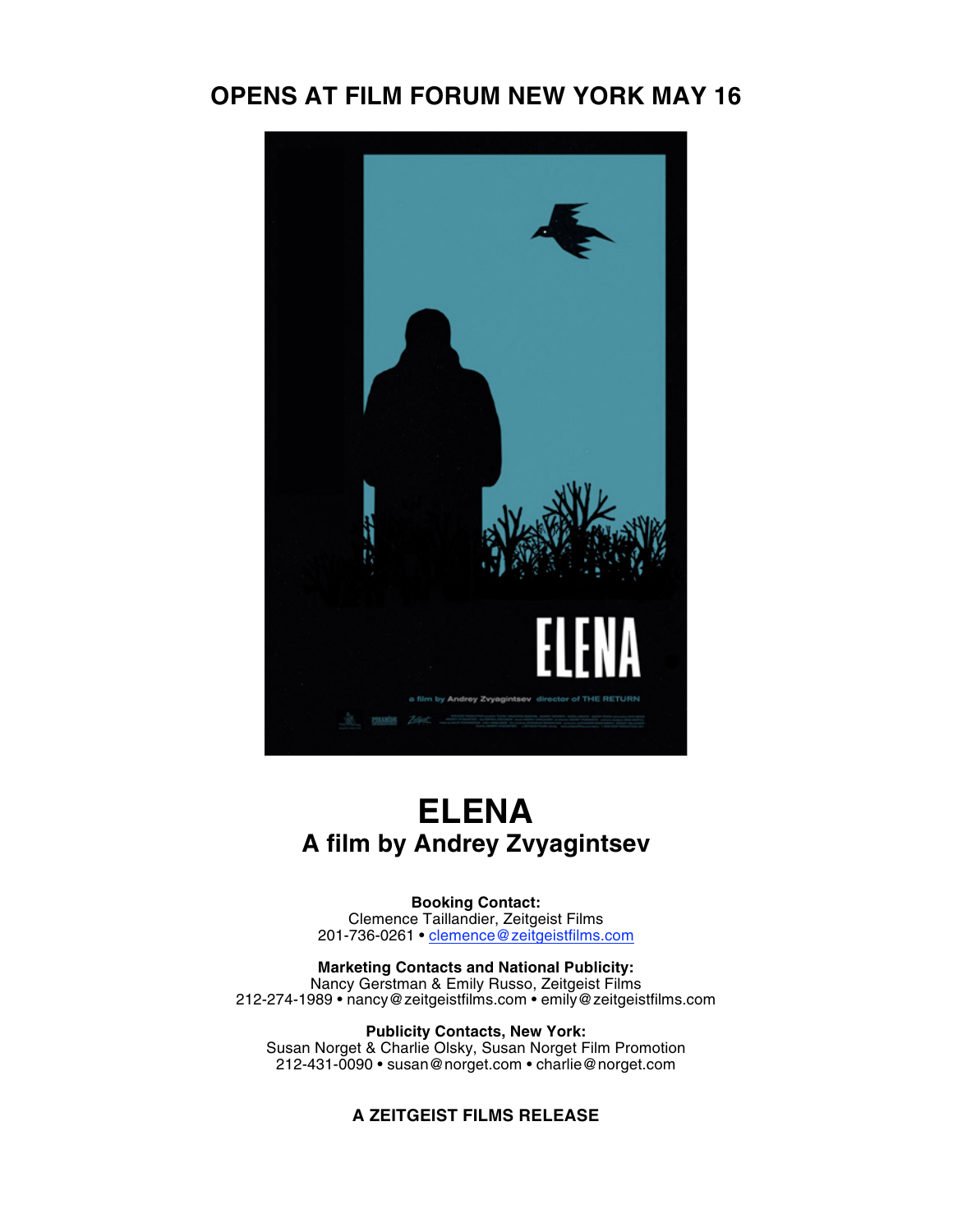## **ELENA A film by Andrey Zvyagintsev**

Winner of Cannes' Un Certain Regard Special Jury Prize, *Elena* is a gripping, modern twist on the classic noir thriller. Sixty-ish spouses Vladimir and Elena uneasily share his palatial Moscow apartment—he's a still-virile, wealthy businessman; she's his dowdy former nurse who has clearly "married up." Estranged from his own wild-child daughter, Vladimir openly despises his wife's freeloading son and family. But when a sudden illness and an unexpected reunion threaten the dutiful housewife's potential inheritance, she must hatch a desperate plan…. Masterfully crafted by award-winning Russian filmmaker Andrey Zvyagintsev (Golden Globe nominee *The Return*) and featuring evocative, Hitchcockian music by Philip Glass, *Elena* is a subtly stylish exploration of crime, punishment and human nature.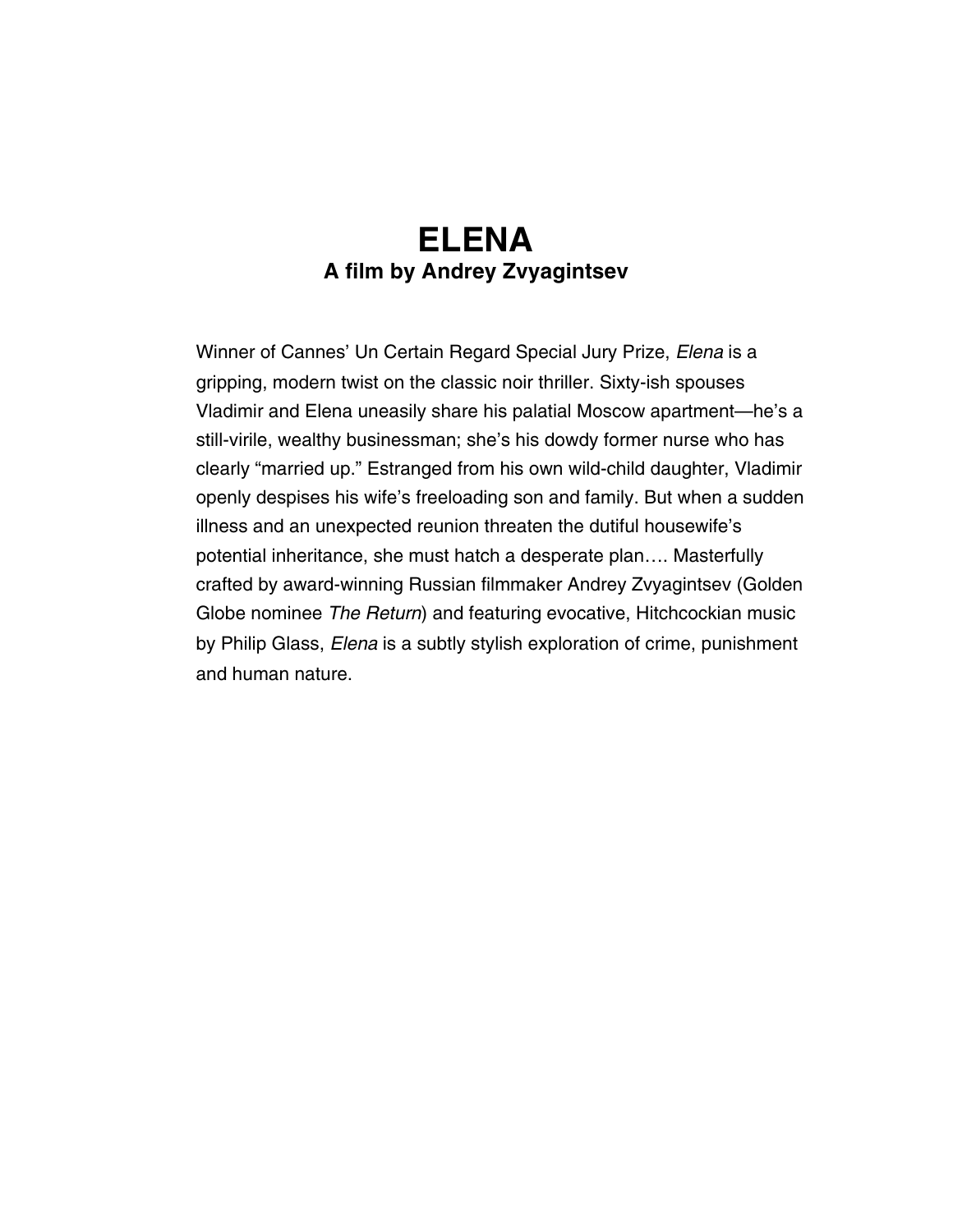## **AWARDS**

**WINNER** SPECIAL JURY PRIZE **CANNES FILM FESTIVAL** UN CERTAIN REGARD

**WINNER** BEST FEATURE FILM BEST DIRECTOR BEST CINEMATOGRAPHER BEST SUPPORTING ACTRESS **GOLDEN EAGLE AWARDS RUSSIAN ACADEMY OF MOTION PICTURES**

> **WINNER** GRAND PRIZE FOR BEST FILM **GHENT FILM FESTIVAL**

**WINNER** BEST DIRECTOR BEST ACTRESS BEST CINEMATOGRAPHY **DURBAN FILM FESTIVAL**

**WINNER** BEST ACTRESS **FESTIVAL NOUVEAU CINEMA MONTREAL**

> **WINNER** BEST ACTRESS **SEVILLE FILM FESTIVAL**

**WINNER** BEST CINEMATOGRAPHY **BELY KVADRAT (WHITE SQUARE) CINEMATOGRAPHY AWARDS MOSCOW**

> NOMINEE BEST ACTRESS **EUROPEAN FILM AWARDS**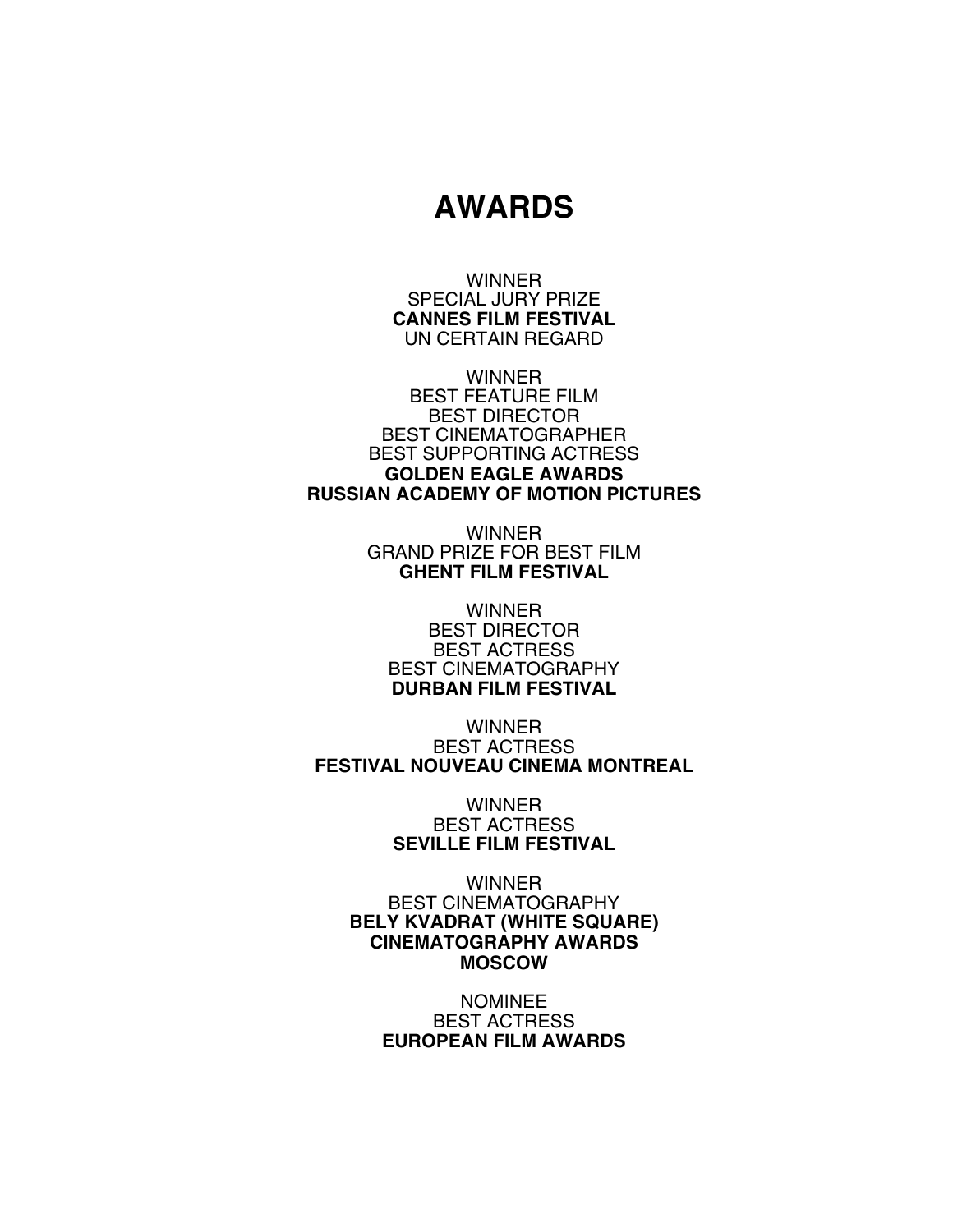# **Director's Statement**

I'm thrilled by the chance this story provides to explore the central idea of the early modern period: survival of the fittest, survival at any cost. With the growth of individual freedoms, society requires a corresponding growth of solidarity. Ever-increasing disengagement and individualism mean that people start to behave more and more like a bunch of tarantulas in a jar. This will be a rough drama — a pitiless, uncompromising look at human nature.

We see two old people who have what appears to be an entirely normal relationship. You could even say that these people love each other, though it's not a passionate, youthful kind of love. We see their mutual care, gentleness and tact, which, along with their dedication and fairness, persuade us that they are bound by a lasting love.

However, if we choose to call the illusion of a commercial relationship "love" then, in a moment of crisis, individuals will always act first and foremost in their own interests.

As far as the form or the time flow is concerned, I see this film as a fast, intense ride that spirals around the central event — Elena's decision to kill. Up to that point we see a gentle, sweet, feminine woman, full of love and care — at the climax we see a monster, barely recognizable as the character for whom we felt such empathy. From that point onward, time ends its mad dash and moves towards the finale like a person realizing the mechanistic nature and fundamental meaninglessness of everything around them.

This is a drama for today, told in a modern cinematographic language subjecting the viewer to eternal questions about life and death.

A monster disguised as a saint, a repenting sinner facing her idols in a temple — how is that for an image of the Apocalypse?

The Devil is powerless when he stands before the face of God. Man is powerless in the face of Death. And God is powerless in the face of Man's freedom of choice. Humanity holds the key to the future of this trinity.

–Andrey Zvyagintsev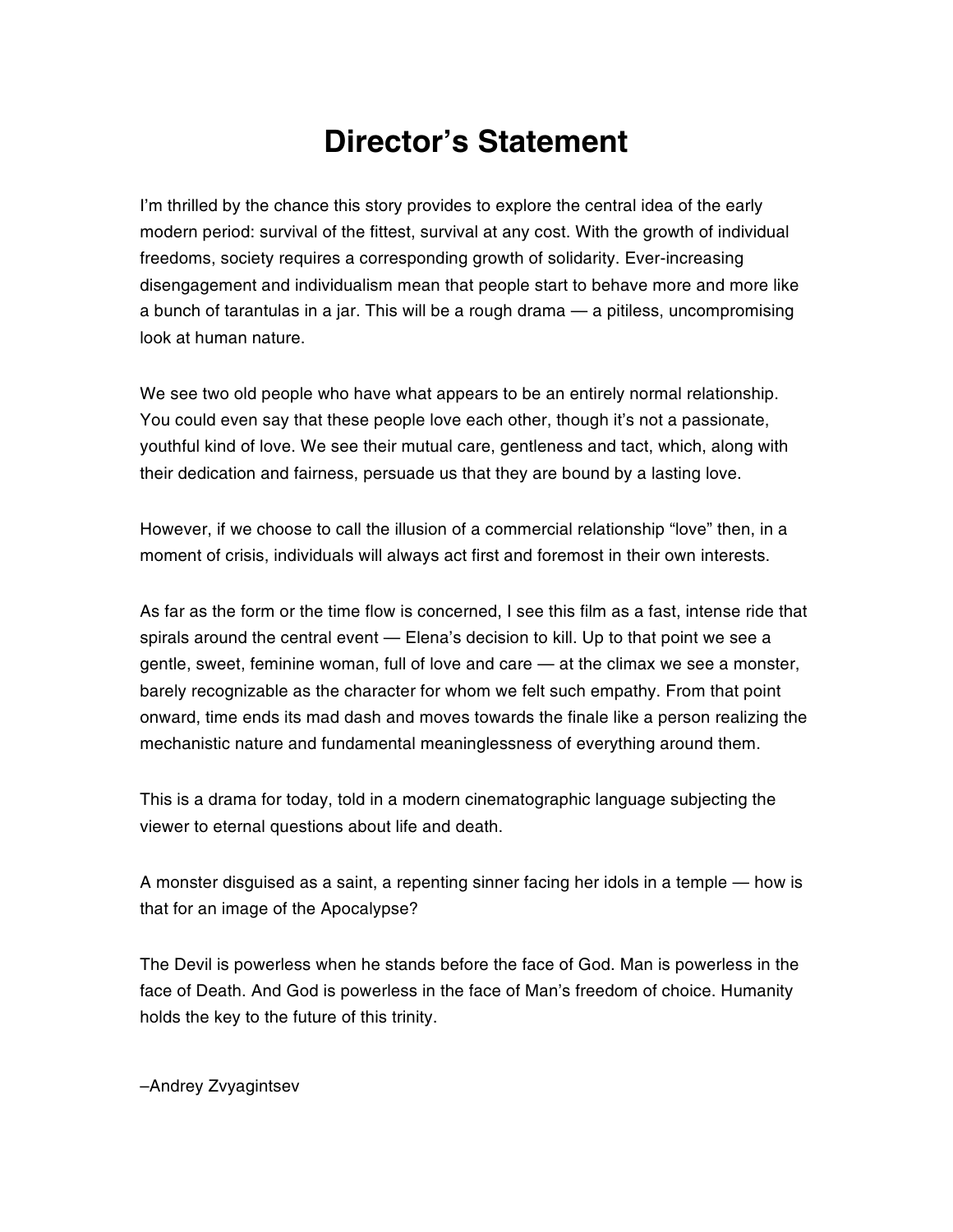# **The Cast**

#### **Nadezhda Markina – Elena**

Born in 1959, Nadezhda Markina hails from Tambov Region in western Russia. She graduated from the Lunacharsky State Institute for Theatre Arts in 1983 and honed her craft at the Taganka Theatre and Malaya Bronnaya Theatre between 1992 and 1998. Her diverse roles included Regan in Shakespeare's *King Lear* and Elizaveta Epanchina in a trilogy based on Dostoevsky's *The Idiot* (both at the Malaya Bronnaya). Her performance as Tamara in Volodin's *Five Evenings* won her the Golden Mask for best actress in 1998. She has also performed at the Moscow Art Theatre and at the Gogol Theatre, where she worked on a production of Vasily Sigarev's *Black Milk*. *Elena* is her first major film role.

#### **Andrey Smirnov – Vladimir**

Born in Moscow in 1941, Andrey Smirnov graduated from the directing department at VGIK in 1962 (class of Mikhail Romm). He is a director, playwright and actor. As a film director he is best known for the movies *Angel* (1967), *Belarus Station* (1973) and *Autumn* (1974). He has acted in more than 20 films and TV series and has won prizes at several film festivals including IFF in Karlovy Vary (1990, Best Actor). He was a member of the jury at the 38th Berlin International Film Festival in 1988 and at the Venice Film Festival in 1989.

#### **Yelena Lyadova – Katerina**

Born in 1980 in Morshansk in the Tambov Region. After graduating from the Shepkin Theatre Higher College in Moscow, she began her career performing with the Young Spectators Moscow Theatre. She made her film debut playing the role of Rima in *Dreaming of Space* (directed by Alexei Uchitel). One of her notable theatre roles was that of Stella in a production of *A Streetcar Named Desire*.

#### **Alexey Rozin – Sergey**

Born in 1978, Alexey Rozin graduated from the theatre school of MkhAT (Moscow Art Theatre). He began his career in the Moscow Art Theatre. Since 2003 he has worked in the Russian Academic Youth Theatre, and played several roles in films and on TV.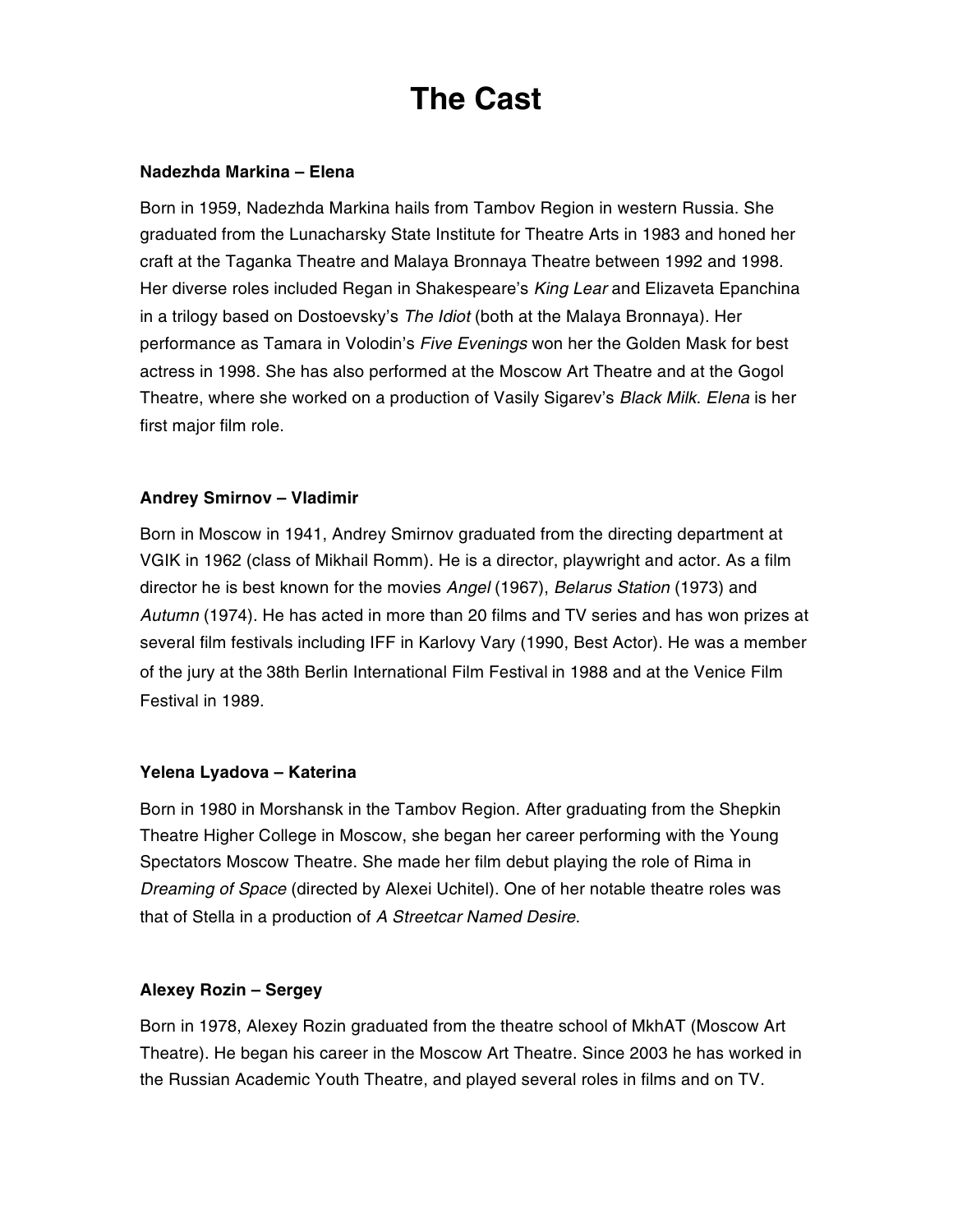# **The Filmmakers**

#### **Andrey Zvyagintsev: Director/Co-Writer**

Andrey Zvyagintsev was born in 1964 in Novosibirsk, Siberia. After graduating in 1990 from the acting department of Russian Academy of Theatre Arts (GITIS), where he studied under Eugene Lazarev, Andrey went on to act in independent theatre, TV and film.

In 2000 he made his directorial debut with three episodes for television's *The Black Room*.

He has won over 40 prestigious international awards for his films. His first feature, *The Return,* won the Golden Lion and the Lion of the Future for Best Directorial Debut at the 2003 Venice Film Festival and was nominated for a Golden Globe. The film was sold to 75 countries. His second feature, *The Banishment,* premiered at the Cannes Film Festival in 2007 and earned Konstantin Lavronenko the Palme d'Or for Best Leading Actor, the first ever for a Russian actor. *Elena*, his latest film, won the Special Jury Prize in the Un Certain Regard section of the 2011 Cannes Film Festival, among many other awards.

#### **Filmography**

2000 "Bushidō", "Obscure", "Choice" (three episodes, *The Black Room*) 2003 *The Return* 2007 *The Banishment* 2009 "Apocrypha" (an unused segment for the feature film *New York, I Love You*) 2011 *Elena*

#### **Mikhail Krichman: Director of Photography**

Mikhail Krichman was born in Moscow in 1967. He has worked with Andrey Zvyagintsev on all his films, starting with the television series *The Black Room*. Krichman has won numerous awards for excellence in cinematography, including the Best Cinematography Award at Belgrade IFF (Serbia); the Russian Film Critics "Golden Aires"; the Russian Film Academy "Golden Eagle" and the Russian Film Academy "Nika" for Best Cinematography for *The Return*. He was nominated for the European Film Award for Best Cinematography for *The Banishment* and won the "Ozella" prize for Best Cinematography for *Silent Souls* at the 2010 Venice Film Festival.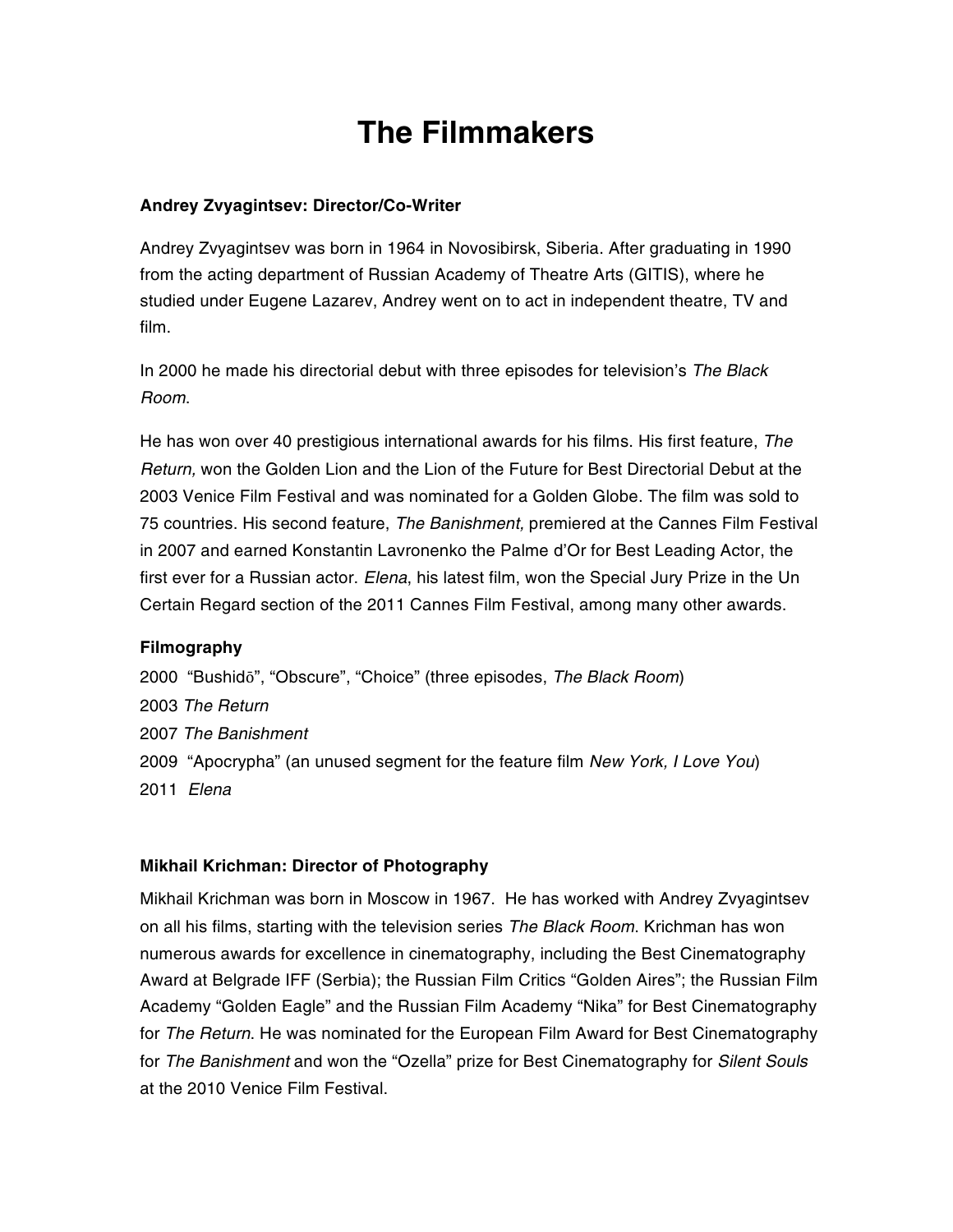#### **Oleg Negin: Co-Writer**

Born in Moscow in 1970, Oleg Negin co-wrote (together with Andrey Zvyagintsev) the scripts for *The Banishment* and *Elena*. He has also published several novels distinguished by their combination of profound symbolism, cruel realism and elements of post-modernism.

#### **Alexander Rodnyansky: Producer**

Alexander Rodnyansky is a Russian producer and media executive. He is the founder of the Ukrainian TV-channel 1+1 and the former CEO of CTC Media. Under his leadership, CTC Media became the biggest independent publicly traded media conglomerate in Russia, with five channels in three countries and a market capitalization over \$4 billion. Rodnyansky has produced over 20 TV series and more than 30 films, including *East/West*, *A Chef in Love*, *Driver for Vera, The 9th Company*, *The Sun*, *Heat*, *Piter FM*, *The Inhabited Island*, *Innocent Saturday* and *Elena*. Rodnyansky's films have been selected for the leading film festivals of Europe, and two were nominated for the Academy Award as Best Foreign Language films.

#### **Sergey Melkumov: Producer**

Born 1962, Sergey Melkumov graduated from Baku Polytechnic Institute in 1983. He has produced over 30 feature films and television series including the 2005 hit *The 9th Company* (a war drama by Fyodor Bondarchuk), and the award winning *Our Own* by Dmitry Meskhiev. Melkumov has also produced popular Russian TV series like *Lethal Force*, *Saboteur*, and *Brezhnev*. He has won numerous awards for his work from the Russian Academy of Film and various film institutions and festivals.

#### **Non-Stop Productions / AR Films**

*Elena* was produced through Non-Stop Production – a part of Alexander Rodnyansky's AR Films. AR Films was established in 2009. It includes Non-Stop Production; the independent film distributor Cinema Without Borders; one of the biggest film licensing and distribution corporations in Europe: A Company; and runs the annual Russian Open Film Festival Kinotavr.